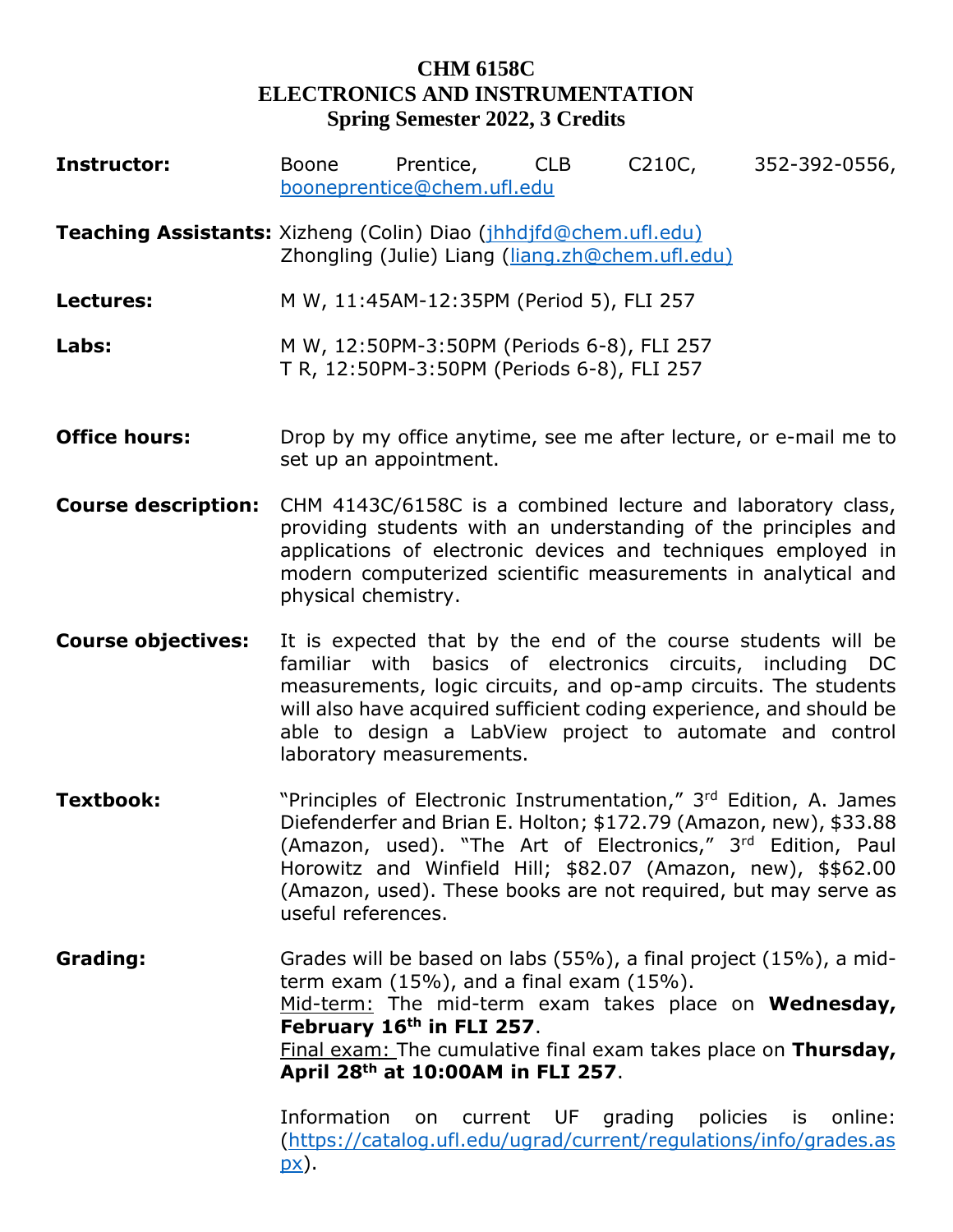**Course policies:** Attendance at all class/discussion sessions and **at least 6 hours of lab per week** is expected. Any request for make-up exams should be made to Dr. Prentice as far in advance as possible. Absences are subject to UF regulations [https://catalog.ufl.edu/ugrad/current/regulations/info/attendanc](https://catalog.ufl.edu/ugrad/current/regulations/info/attendance.aspx) [e.aspx.](https://catalog.ufl.edu/ugrad/current/regulations/info/attendance.aspx)

> Students with disabilities requesting accommodations should first register with the Disability Resource Center (352-392-8565, [www.dso.ufl.edu/drc/\)](http://www.dso.ufl.edu/drc/) by providing appropriate documentation. Once registered, students will receive an accommodation letter which must be presented to the instructor when requesting accommodation. Students with disabilities should follow this procedure as early as possible in the semester.

> UF students are bound by The Honor Pledge which states: "We, the members of the University of Florida community, pledge to hold ourselves and our peers to the highest standards of honor and integrity by abiding by the Honor Code. On all work submitted for credit by students at the University of Florida, the following pledge is either required or implied: "On my honor, I have neither given nor received unauthorized aid in doing this assignment." The Honor Code [\(http://www.dso.ufl.edu/sccr/process/student](http://www.dso.ufl.edu/sccr/process/student-conduct-honorcode/)[conduct-honorcode/\)](http://www.dso.ufl.edu/sccr/process/student-conduct-honorcode/) specifies a number of behaviors that are in violation of this code and the possible sanctions. Furthermore, you are obligated to report any condition that facilitates academic misconduct to appropriate personnel. If you have any questions or concerns, please consult with the instructor or TAs in this class."

> Students are expected to provide feedback on the quality of instruction in this course by completing online evaluations at https://evaluations.ufl.edu. Evaluations are typically open during the last two or three weeks of the semester, but students will be given specific times when they are open. Summary results of these assessments are available to students at [https://evaluations.ufl.edu/results/.](https://evaluations.ufl.edu/results/)

> For counseling the following resources are available to students: **U Matter, We Care:** If you or a friend is in distress, please contact [umatter@ufl.edu](mailto:umatter@ufl.edu) or 352-392- 1575. **Counseling and Wellness Center:** [http://www.counseling.ufl.edu/cwc/Default.aspx,](http://www.counseling.ufl.edu/cwc/Default.aspx) 352- 392-1575; the University Police Department: 352-392-1111 or 911 for emergencies. **Sexual Assault Recovery Services (SARS):** Student Health Care Center, 352-392-1161.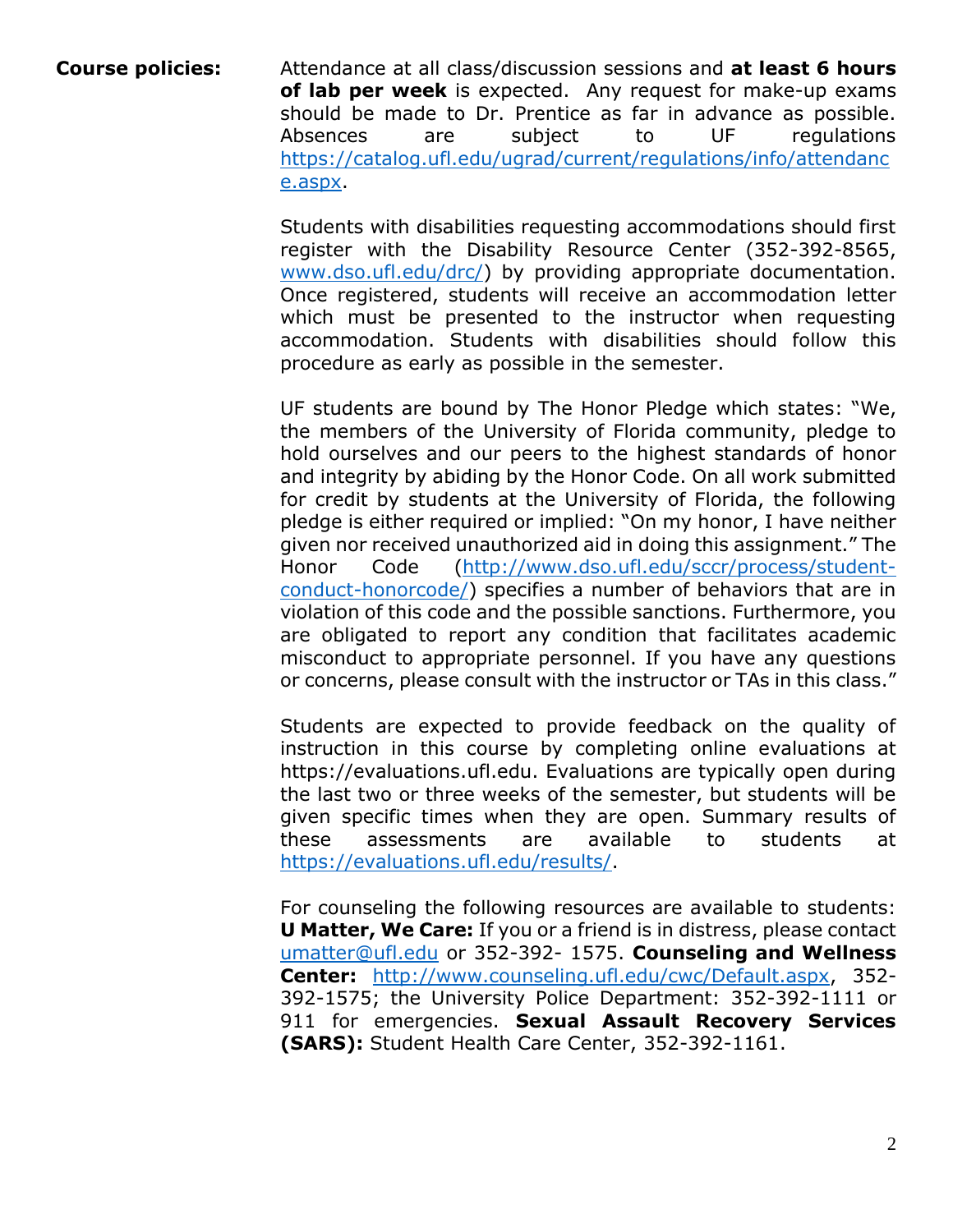**Lab experiments:** There are a total of 7 lab units that will be covered in the laboratory section of the course. The sequence of experiments deals with measurement instrumentation, digital logic, data acquisition using LabVIEW, power supplies, op amps, etc.

> A lab "period" consists of a 3-hour lab session. Students have to choose among three options: **MW 6-8 or TR 6-8.** Instructions for the lab exercises will be posted on the E-learning website.

Students are required to hand in lab reports within **1 week of completing the lab**. Note that performance in these lab units largely determines your grade.

While discussion of the lab material with colleagues is encouraged, the lab report must be completed independently by each student. **Plagiarism will not be tolerated and will be reported**.

The final project involves the design of an apparatus or software program that can control or automate measurements in the laboratory. Ideally, this project aids the student's research endeavors.

| <b>TENTATIVE LAB SCHEDULE</b> |
|-------------------------------|
|                               |

| <u>Date</u><br><u>Lab</u> |                | <u>Topic</u>                              | <b>Points</b><br><b>Lab Start &amp;</b> |             |
|---------------------------|----------------|-------------------------------------------|-----------------------------------------|-------------|
|                           |                |                                           |                                         | (Due) Dates |
| Week 2                    | 1              | Breadboarding, DC Voltage                 | 50                                      | 1/10        |
| <i>(2 periods)</i>        |                | measurements, Analog Signals              |                                         | ้ 1/19)     |
| Week 3-4                  | $\overline{2}$ | Digital Signals, Logic Gates, Flip-Flops, | 75                                      | 1/19        |
| (3 periods)               |                | Counters                                  |                                         | 2/2)        |
| <b>Week 5-7</b>           | $\overline{3}$ | LabVIEW and Virtual Instruments           | 125<br>1/31                             |             |
| <i>'5 periods)</i>        |                |                                           |                                         | 2/21)       |
| <b>Week 7-9</b>           | $\overline{4}$ | <b>AC Measurements</b>                    | 100                                     | 2/16        |
| (4 periods)               |                |                                           |                                         | (3/14)      |
| Week 9                    | 5              | Arduino                                   | 50                                      | 3/2         |
| (1 period)                |                |                                           |                                         | (3/16)      |
| Week 10-11                | 6              | Operational Amplifiers and Power          | 100                                     | 3/14        |
| <i>'4 periods)</i>        |                | <b>Supplies</b>                           |                                         | (3/30)      |
| Week 10 -11               | 6.5            | LT Spice (In-Lecture)                     | 50                                      | 3/16        |
| <i>(3 periods)</i>        |                |                                           |                                         | (3/30)      |
| Week 12-14                | $\overline{7}$ | <b>Final Projects</b>                     | 150                                     | 3/28        |
| <i>'4 periods)</i>        |                |                                           |                                         | (4/11)      |
| <b>Lab Total</b>          |                |                                           | 700                                     |             |
| <b>Mid-term Exam</b>      |                | 150                                       |                                         |             |
| <b>Final Exam</b>         |                |                                           | 150                                     |             |
| <b>Course Total</b>       |                |                                           | 1000                                    |             |